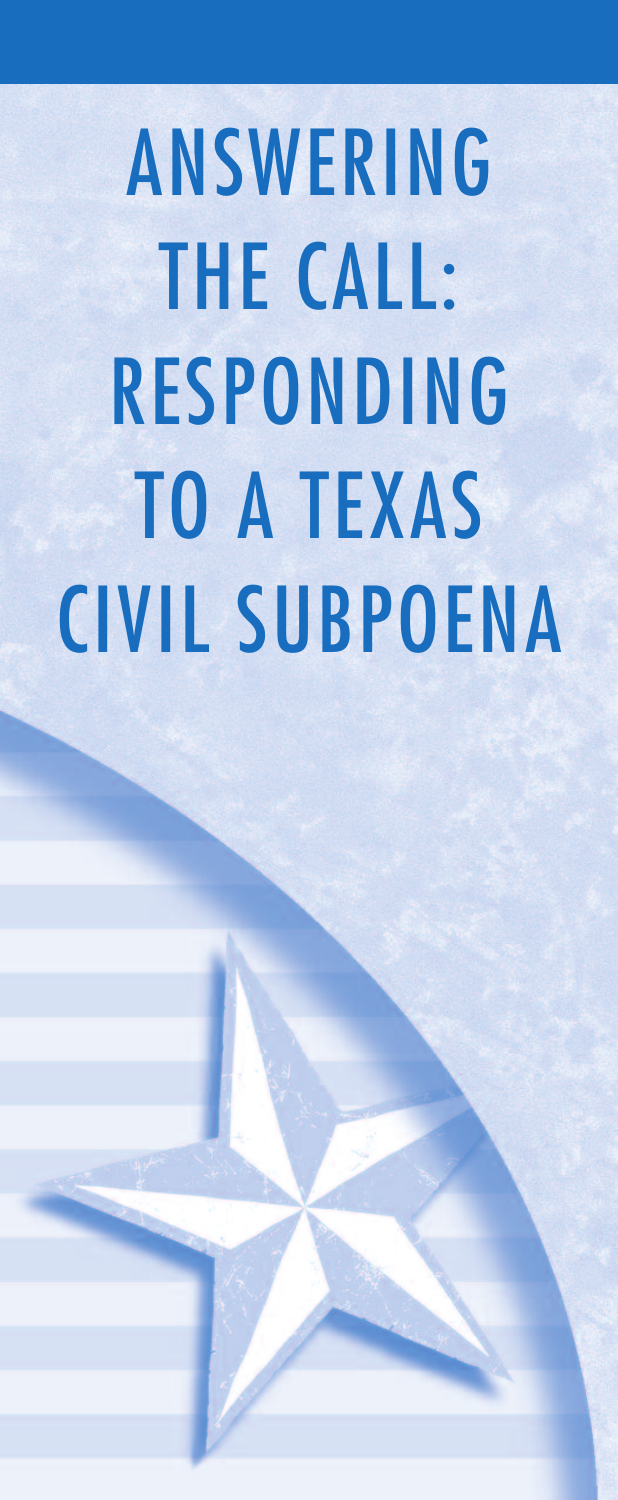# I. Introduction

Your client has just received a subpoena from a Texas civil court in a case in which she is not a party. She calls you and inquires about what her legal obligations are. Have you received a similar call? If so, then you have come to the right place. TYLA has created this guide to assist Texas lawyers in advising their clients about what subpoenas are, their duty to respond, and how best to respond to a subpoena issued to them by a Texas state or federal civil court. 1

# II. Definition

A subpoena is an order from a court that commands a person or entity to appear in person or to produce documents at a required place and time. Subpoenas are issued to persons or entities that are not parties to a lawsuit by the court with jurisdiction over: (1) the person or entity that is to testify; (2) the person or entity that is the custodian of the documents that are to be produced, or (3) the person or entity that possesses the property that is to be inspected in a particular case. The rules governing subpoenas, and the responses thereto, differ slightly based upon whether the case is criminal or civil and whether the case is in Texas state or federal court.

# III. The Rules

| STATF                                                                   | <b>FFDFRAI</b>                                           |
|-------------------------------------------------------------------------|----------------------------------------------------------|
| <b>Texas Rules of Civil</b><br>Procedure 176, 192-193,<br>199, 200, 205 | <b>Federal Rules of Civil</b><br>Procedure 26, 30-31, 45 |
| Texas Civil Practice &<br><b>Remedies Code SS</b><br>22.001, 22.002     |                                                          |

### IV. Purpose

In civil cases, subpoenas may be issued for purposes of discovery ("discovery subpoena") or used to require a person to testify or produce documents at a hearing or trial ("trial subpoena"). A discovery subpoena is used to secure documents ("subpoena duces tecum") or sworn testimony ("subpoena and testificandum") during the applicable discovery period. A single subpoena can command a witness to both testify and produce documents. If the subpoena calls for the production of documents only, then the witness need not appear at the time and place of production. TEX. R. CIV. P. 176.6(c); FED. R. CIV. P.  $45(c)(2)(a)$ . A discovery subpoena cannot be used to circumvent the discovery rules. TEX. R. CIV. P. 176.3(b), cmt. 2; FED. R. CIV. P. 26(b).

From a practical perspective, you should contact the attorney issuing the subpoena ("issuing attorney") to understand what documents she is particularly interested in, why the documents are needed, or why your client's testimony is needed. The discussion with the issuing attorney may help narrow the scope of the subpoena and thereby minimize any undue burden and expense to your client whom you may have otherwise advised to serve objections, file a motion to quash, modify, or for protection. If you reach an agreement with the issuing attorney that limits the scope of the subpoena or releases your client from her obligations under the subpoena, you should send a letter memorializing the agreement.

<sup>1</sup> This pamphlet is intended as an overview and guide to Texas attorneys and not as a substitute to reading the actual rules or case law regarding subpoenas. As always, attorneys should read and interpret the applicable rul ensure complete compliance.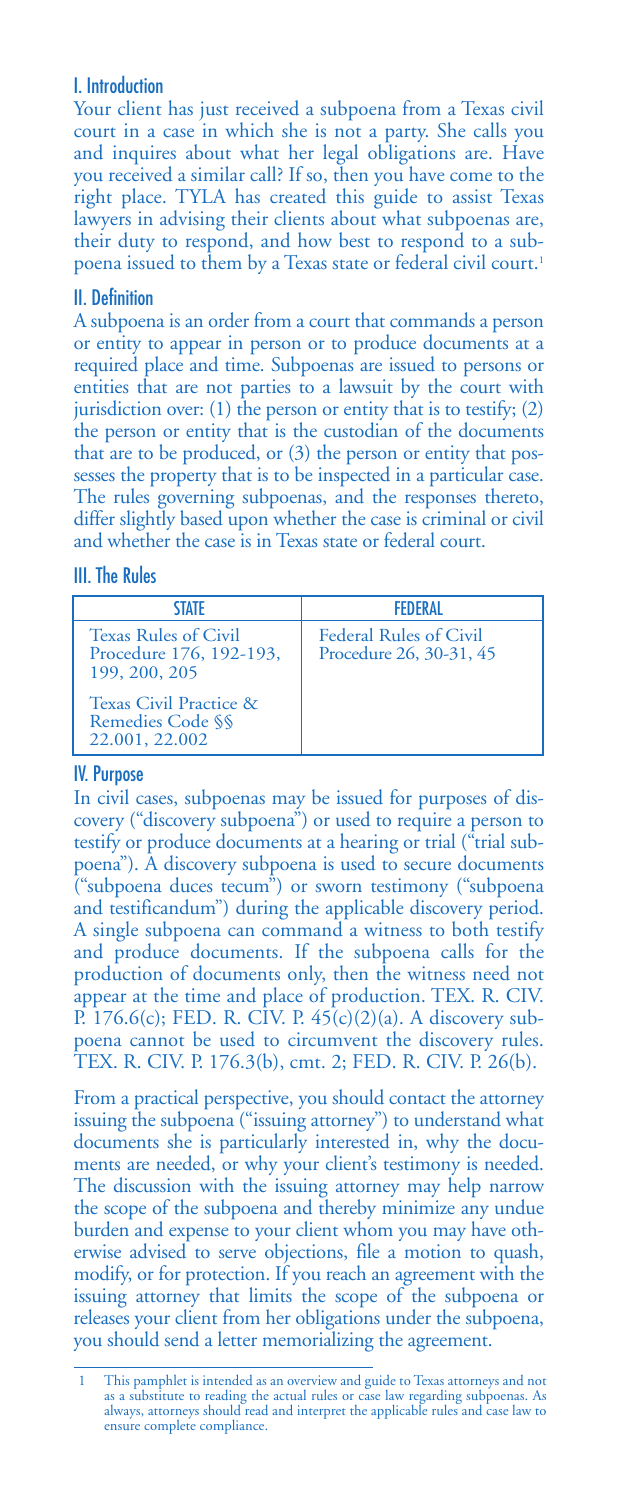# V. Requirements

### A. Form and Contents

Every subpoena issued by a Texas court must adhere to the form prescribed in the applicable rules. *See* TEX. R. CIV. P. 176.1, FED. R. CIV. P. 45.

A subpoena issued in a state case must be issued in the name of "The State of Texas" and:

- (a) state the style of the suit and its cause number;
- (b) state the court in which the subpoena is pending;
- (c) state the date on which the subpoena is issued;
- (d) identify the person to whom the subpoena is directed;
- (e) state the time, place, and nature of the action required by the person to whom the subpoena is directed, as provided in TEX. R. CIV. P. 176.2;
- (f) identify the party at whose instance the subpoena is issued, and the party's attorney of record, if any;
- (g) include the text of TEX. RULE OF CIV. P.  $176.8(a)$ <sup>2</sup>; and
- (h) be signed by the person issuing the subpoena.

A subpoena issued in a state case must also command the person to whom it is directed to do either or both of the following: (a) attend and give testimony at a deposition, hearing, or trial; (b) produce and permit inspection and copying of designated documents, or tangible things in the possession, custody, or control of that person. TEX. R. CIV. P. 176.2.

A subpoena issued in a federal suit is similar to one issued in a state case. The subpoena must:

- (a) state the court from which it is issued;
- (b) state the title of the action, the court in which the action is pending, and its civil-action number; and set out the text of the rule.
- (c) include the text of FED. R. CIV. 45.

In addition, the subpoena issued in a federal case must command the person to whom it is directed to do the following at a specified time and place: (a) attend and testify; (b) produce designated documents, electronically stored information, or tangible things in that person's possession, custody, or control, or (c) permit the inspection of premises. FED. R. CIV. P.  $45(a)(1)(A)(iii)$ .

### B. Geographical Limitations

In state court, a subpoena can commend a witness to appear or produce documents in any county within 150 miles of where the witness *resides* or *was served*. TEX. R. CIV. P. 176. For example, a subpoena issued by an attorney representing a party in an Amarillo civil case may compel a witness who lives or is served in Houston to appear for deposition or produce documents in Houston (or within 150 miles of Houston). However, that subpoena cannot compel the Houston resident witness to give a deposition or produce documents in Amarillo (unless the Houston resident witness is served within 150 miles of Amarillo).

A subpoena requiring a witness to appear for a hearing or trial in state court is slightly different than a subpoena for a

Rule 176.8(a) explains the consequences for failing to comply with a subpoena, and reads as follows:

**Contempt.** Failure by any person without adequate excuse to obey a subpoena<br>served upon that person may be deemed a contempt of the court from which<br>the subpoena is issued or a district court in the county in which the su is served, and may be punished by fine or confinement, or both.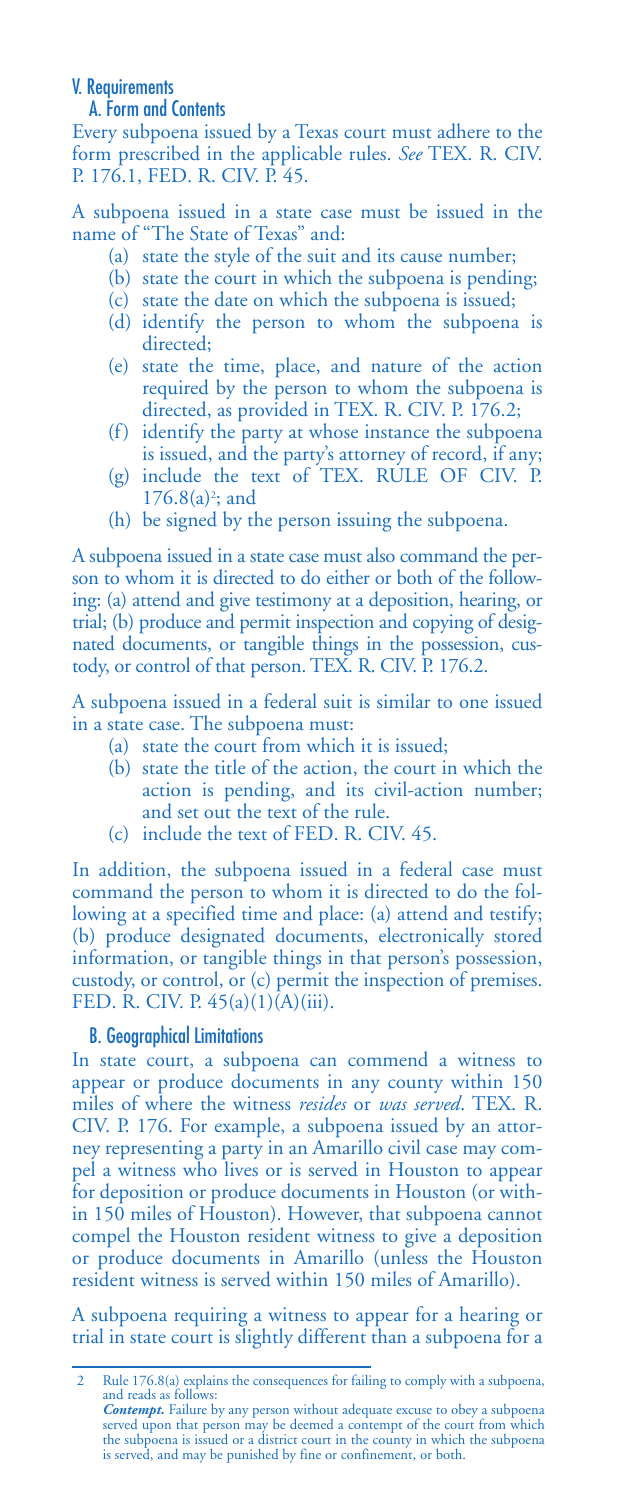deposition or documents only. A witness must appear for trial or hearing in the county of suit if the witness resides or was served within 150 miles of that county. TEX. CIV. PRAC. & REM. CODE § 22.002. For example, a subpoena issued by an attorney representing a party in a Tarrant County suit can compel a witness who resides or is served in Dallas County to appear for trial or hearing in Tarrant County.That subpoena could not, however, compel a witness who resides or served in El Paso to attend the trial or hearing in Tarrant County.

In a federal court, a subpoena may be served at any place in the U.S. that is: (a) within the district of the issuing court; (b) outside of the court's district, but within 100 miles of the place for the deposition, hearing, trial production, or inspection; (c) within the state of the issuing court if a state statute or court rule permits a state court to serve a subpoena; or (d) in a place that the court authorizes on motion and for good cause, if provided by federal statute. FED. R. CIV. P.  $45(b)(2)$ . Note that subpart (c) makes the range limits applicable to service of Texas state subpoenas applicable to federal subpoenas as well. There are also rules for issuing and serviced a subpoena to a U.S. national or resident who is in a foreign country that are not discussed here. FED. R. CIV. P. 45(b)(3); 28 U.S.C. § 1783.

#### C. Who May Issue and Serve

In state court, a subpoena must be issued by the appropriate court clerk, an attorney authorized to practice in Texas, or a deposition officer authorized to take depositions in the state. TEX. R. CIV. P. 176.4.

In federal court, the appropriate district clerk must issue a blank signed subpoena, and the party requesting the subpoena must complete it. FED.  $\hat{R}$ . CIV.  $\hat{P}$ . 45( $\hat{a}$ )(3). It is imperative that the attorney obtains the subpoena from the appropriate court. A subpoena for a witness to attend a hearing or trial must be issued from the district court where the hearing or trial will be held. FED. R. CIV. P.  $45(a)(2)(A)$ . A subpoena for a deposition must be issued from the court where the deposition is to be taken. FED. R. CIV. P. 45(a)(2)(B). A subpoena duces tecum (not accompanying a subpoena for attendance) must be issued from the court where the production, inspection, copying, testing or sampling of documents or electronically stored information will be made. FED. R. CIV. P. 45(a)(2)(C). A subpoena may also be issued and signed by an attorney as an officer of: (a) the court where the attorney is authorized to practice; or (b) a court where a deposition is to take place or a production is to be made, if the attorney is authorized to practice in the court where the action is pending. FED. R. CIV. P. 45(a)(3)(B).

In state and federal cases, a subpoena may be served by anyone who is not a party and at least 18 years old. TEX. R. CIV. P. 176.5; FED. R. CIV. P. 45(b).

# VI. Objections, Motions, and Response

Whether the subpoena is issued from state or federal court, your client must do one or more of the following: (1) serving objections; (2) filing a motion to quash or modify the subpoena or for protection from compliance; or (3) simply complying with the terms of subpoena, unless the obligation to respond is discharged by the court or the issuing attorney. The burden of proof is on your client to have evidence to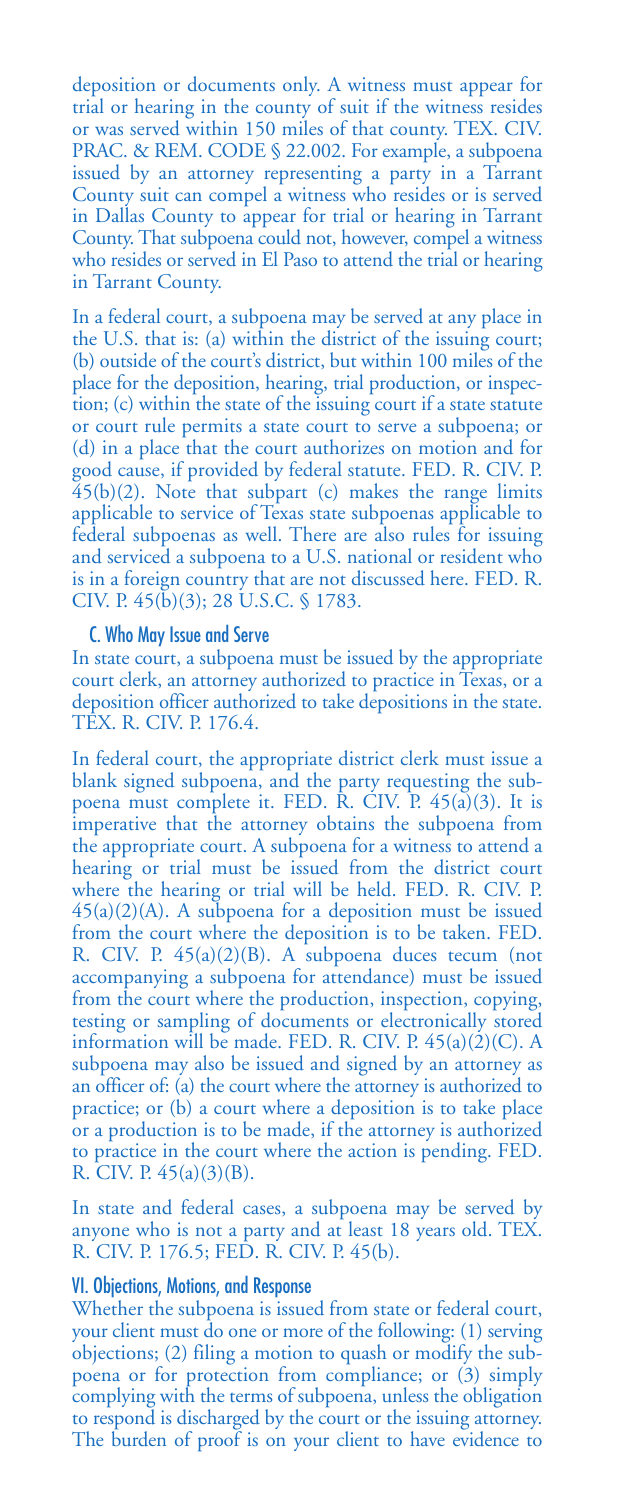support its objections or motion to quash. If your client fails to respond to the subpoena without an adequate excuse, then she may be held in contempt of court and may be fined, put in jail, or both.TEX. R. CIV. P. 176.8; FED. R. CIV. P. 45(e).

In state court, the subpoena may be challenged by the person who is the subject of the subpoena, the parties, or any other person affected by the subpoena. TEX. R. CIV. P. 176.6(d)- (f). A person who receives a discovery subpoena (for testimony or documents) may simply comply; or object, move to quash, modify, or seek protection from the court in writing **before the time specified for compliance in the subpoena**. TEX. R. CIV. P. 176.6. Conversely, a person who receives a trial subpoena (i.e., subpoena for a witness to testify or produce documents at a hearing or trial), may object or move for protection at the time and place specified in the subpoena. TEX. R. CIV. P. 176.6(f).

Like state court, a subpoena issued in federal court may be challenged by any person who is subject to or affected by the subpoena. FED. R. CIV. P.  $45(c)(2)(B)$ ,  $(3)(B)$ . In federal court, the timeline for objections to a subpoena differs slightly from state court. In federal court, **objections must be served within 14 days after service of the subpoena or before the time specified for compliance, whichever is sooner**. Fed. R. Civ. P. 45(c)(2)(B). A motion to quash, modify, or for protection must be filed "timely." Fed. R. Civ. P.  $45(c)((3)(B)$ . In general, the motion should be filed as soon as possible if an agreement cannot be reached with the issuing attorney, and certainly no later than the earlier of (a) the time specified for compliance or (b) within 14 days after service of the subpoena.

### A. Objections

In state and federal court, all objections must be in writing and served on the issuing attorney. Objections can be made to both the form and substance of the subpoena. Objections can be made by the person subject to the subpoena, a party, or any other person affected by the subpoena and must be served within the time period referenced above. A witness receiving a subpoena need not comply with the part of the subpoena to which an objection is made unless required to do so by court order. TEX. R. CIV. P. 176.6(d); FED. R. CIV. P. (c)(2)(B). The table below is a non-exhaustive list of possible objections.

Moreover, in both state and federal court, a witness subject to a subpoena may assert any applicable privilege to any written discovery in the same manner as that of a party to the suit. *See* TEX. R. CIV. P. 176.6, 193.3; TEX. R. EVID. 501 et seq; FED. R. CIV. P. 26(b)5, 45(d)(2); FED. R. EVID. 501 et seq. Note that if you are withholding privileged documents requested by a Texas state subpoena, you must include a withholding statement as required by TEX. R. CIV. P. 193.3(a). In federal court (and in Texas state court after making a withholding statement and receiving a request), you must provide a privilege log that includes information sufficient to allow the requesting party to evaluate the applicability of the claimed privilege or production. *See* FED. R. CIV. P. 26(b)(5)(A); TEX. R. CIV. P. 193.3(b).

### B. Motion to Quash, Modify, or for Protection

A witness served with a subpoena, or any other affected person, may move the court to quash or modify the subpoena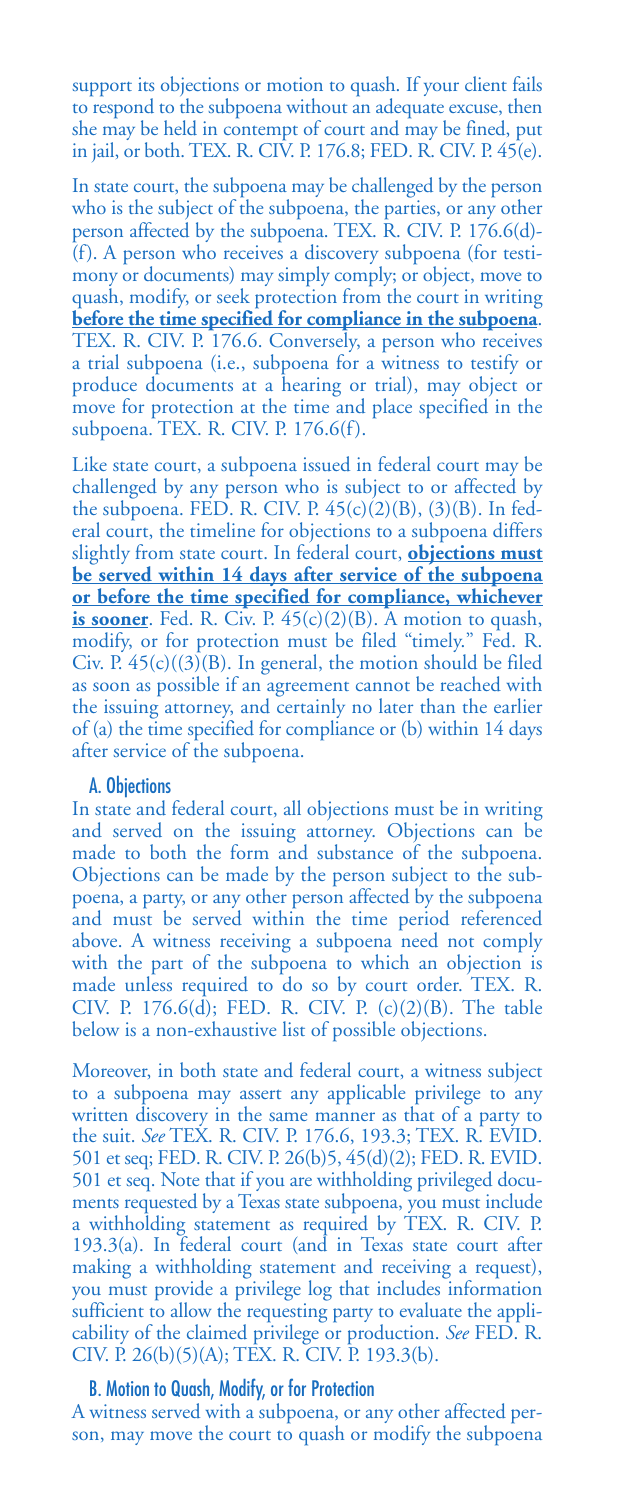|                  | <b>STATE</b>                                                                                                                                                                                                                                                                                                                                                                                                                                                                                                                                                                                                                                                            | <b>FEDERAL</b>                                                                                                                                                                                                                                                                                                                                                                                                                                                                                                                                                                                                                                                          |
|------------------|-------------------------------------------------------------------------------------------------------------------------------------------------------------------------------------------------------------------------------------------------------------------------------------------------------------------------------------------------------------------------------------------------------------------------------------------------------------------------------------------------------------------------------------------------------------------------------------------------------------------------------------------------------------------------|-------------------------------------------------------------------------------------------------------------------------------------------------------------------------------------------------------------------------------------------------------------------------------------------------------------------------------------------------------------------------------------------------------------------------------------------------------------------------------------------------------------------------------------------------------------------------------------------------------------------------------------------------------------------------|
| <b>Form</b>      | • Wrong date<br>• Not signed by autho-<br>rized person<br>• Improper service (geo-<br>graphical limitation)<br>· No witness fee attached                                                                                                                                                                                                                                                                                                                                                                                                                                                                                                                                | • Wrong date<br>• Not signed by autho-<br>rized person<br>• Improper service (geo-<br>graphical limitation)                                                                                                                                                                                                                                                                                                                                                                                                                                                                                                                                                             |
| <b>Substance</b> | • Overly broad<br>• Undue burden or expense<br>• Harassing, annoying, or<br>embarrassing<br>• Irrelevant to claim or<br>defense<br>• Unreasonably duplicative<br>or cumulative<br>• Seeks disclosure of privi-<br>leged information<br>• Seeks confidential and<br>proprietary information<br>• Seeks discovery in a form<br>not permitted by the rules<br>or agreed by stipulation<br>• Invasion of personal, con-<br>stitutional or property<br>rights<br>• Seeks information that<br>the issuing party has had<br>ample opportunity to dis-<br>cover on its own or that is<br>obtainable from some<br>other source that is more<br>convenient<br>• Official immunity | • Overly broad<br>• Undue burden or expense<br>· Harassing, annoying, or<br>embarrassing<br>• Irrelevant to claim or<br>defense<br>• Unreasonably duplicative<br>or cumulative<br>• Seeks disclosure of privi-<br>leged information<br>• Seeks confidential and<br>proprietary information<br>• Seeks discovery in a form<br>not permitted by the rules<br>or agreed by stipulation<br>• Invasion of personal, con-<br>stitutional or property<br>rights<br>• Seeks information that<br>the issuing party has had<br>ample opportunity to dis-<br>cover on its own or that is<br>obtainable from some<br>other source that is more<br>convenient<br>• Official immunity |

or otherwise seek protection from complying with the subpoena. Before filing a motion to quash or modify the subpoena or seek protection from the court, the witness or affected person should in good faith, confer or attempt to confer with the issuing attorney to resolve the dispute without court intervention. Both state and federal courts require a certificate of conference before a motion can be filed. 3

In state court, if the subpoena commands your client to appear for deposition, then your client may consider objecting to the time and place of the deposition in a motion to quash or for protection. A motion filed on these bases within three (3) business days after service of the subpoena automatically stays the deposition until the motion can be heard. TEX. R. CIV. P. 199.4. With respect to any other subpoena, the motion to quash, modify, or for protection should be filed as soon as possible and before the deadline to produce the requested discovery. TEX. R. CIV. P. 192.6(a).

In federal court, a person subject to, or affected by, a subpoena can file a motion to quash, modify, or for protection before the time for performance as set forth in the subpoena. On a timely motion, the court must quash or modify a subpoena if it: (a) fails to allow a reasonable time to comply; (b) requires the non-party witness to travel more than 100 miles from where that witness resides, is employed, or regularly transacts business in person; (c) requires disclosure of privileged or other protected matter (assuming no exception or waiver applies); or (d) subjects the witness to undue burden. Furthermore, if the issuing attorney fails to take reasonable

<sup>3</sup> This requirement is often articulated in a court's local rules. Be sure to review any applicable local rules when responding or serving a subpoena.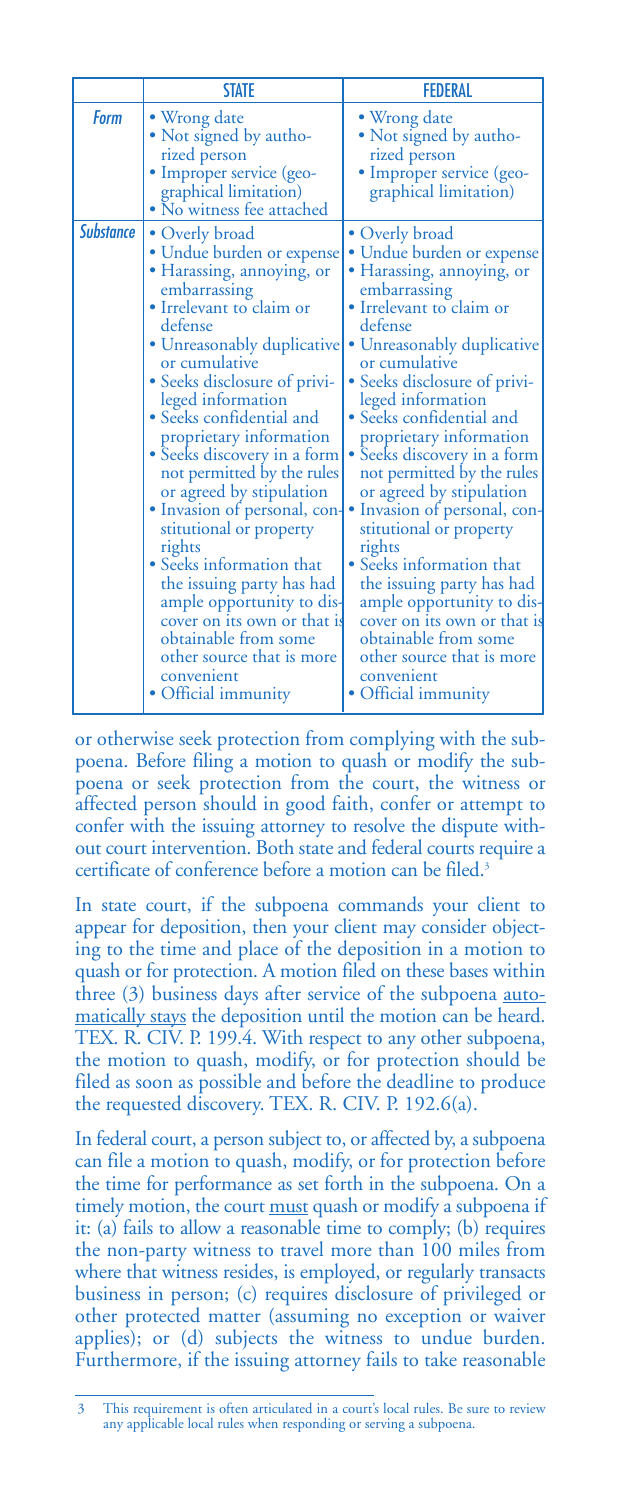steps to avoid imposing an undue burden or expense on the witness subject to the subpoena, then the issuing court must impose an appropriate sanction—which may include lost earnings and reasonable attorney's fees—on the issuing attorney or her client. FED. R. CIV. P. 45(c)(1).

The objections listed in the table above provide a nonexhaustive list of bases for moving to quash or modify a subpoena or for protection from the subpoena.

#### C. Response

Subject to any agreements with the issuing attorney, objections, motions, and rulings thereon, your client must respond to the subpoena. TEX. R. CIV. P. 176.6; FED. R. CIV. P. 45(d). Your client's response to a subpoena will differ depending upon whether the subpoena is for testimony or documents.

In state and federal court, a witness responding to a subpoena commanding her testimony must remain at the place of deposition, hearing, or trial from day to day until discharged by the court or issuing attorney. TEX. R. CIV. P. 176.6(a). With respect to depositions, there are limits regarding the amount of time your client may be subject to examination. TEX. R. CIV. P. 199.5(c); FED. R. CIV. P. 30(d). If your client is a corporation, partnership, association, governmental agency, or other organization, then your client must designate one or more persons to testify on its behalf as to matters known or reasonably available to your client.TEX. R. CIV. P. 176.6(b), 199.2(b), 200; FED. R. CIV. P. 30(b)(6), 31.

In state and federal court, a witness responding to a subpoena duces tecum must produce the documents as they are kept in the ordinary course of business or must organize and label them to correspond to the categories in the demand. TEX. R. CIV. P. 176.6(c); FED. R. CIV. P. 45(d). In state court, your client's production of a document authenticates the document for use against your client. TEX. R. CIV. P. 176.6(c), 193.7. In addition, the issuing attorney must reimburse your client for the reasonable costs of production. Tex. R. Civ. P. 205.3(f).

In federal court, if the subpoena does not specify a form for producing electronically stored information ("ESI"), then your client must produce it in a form in which it is ordinarily maintained or in a reasonably usable form. Your client need not produce the same ESI in more than one form or from a source that is not reasonably accessible because of undue burden or cost. FED. R. CIV. P. 45(d).

## VII. Conclusion

Subpoenas are powerful devices that need to be taken seriously. If your client is served with a subpoena, read it over with your client carefully and follow the instructions. Contact the attorney who issued the subpoena in order to clarify any issues. Do not procrastinate in any action taken with a subpoena. Provide written objections and assert privileges before the date of compliance arrives. Read the applicable court rules and always check the local rules of each court in the district from the where the subpoena has been served to ensure compliance. It should not take that long to produce a few documents or give testimony at a hearing or trial, and your client will benefit greatly from your efforts.